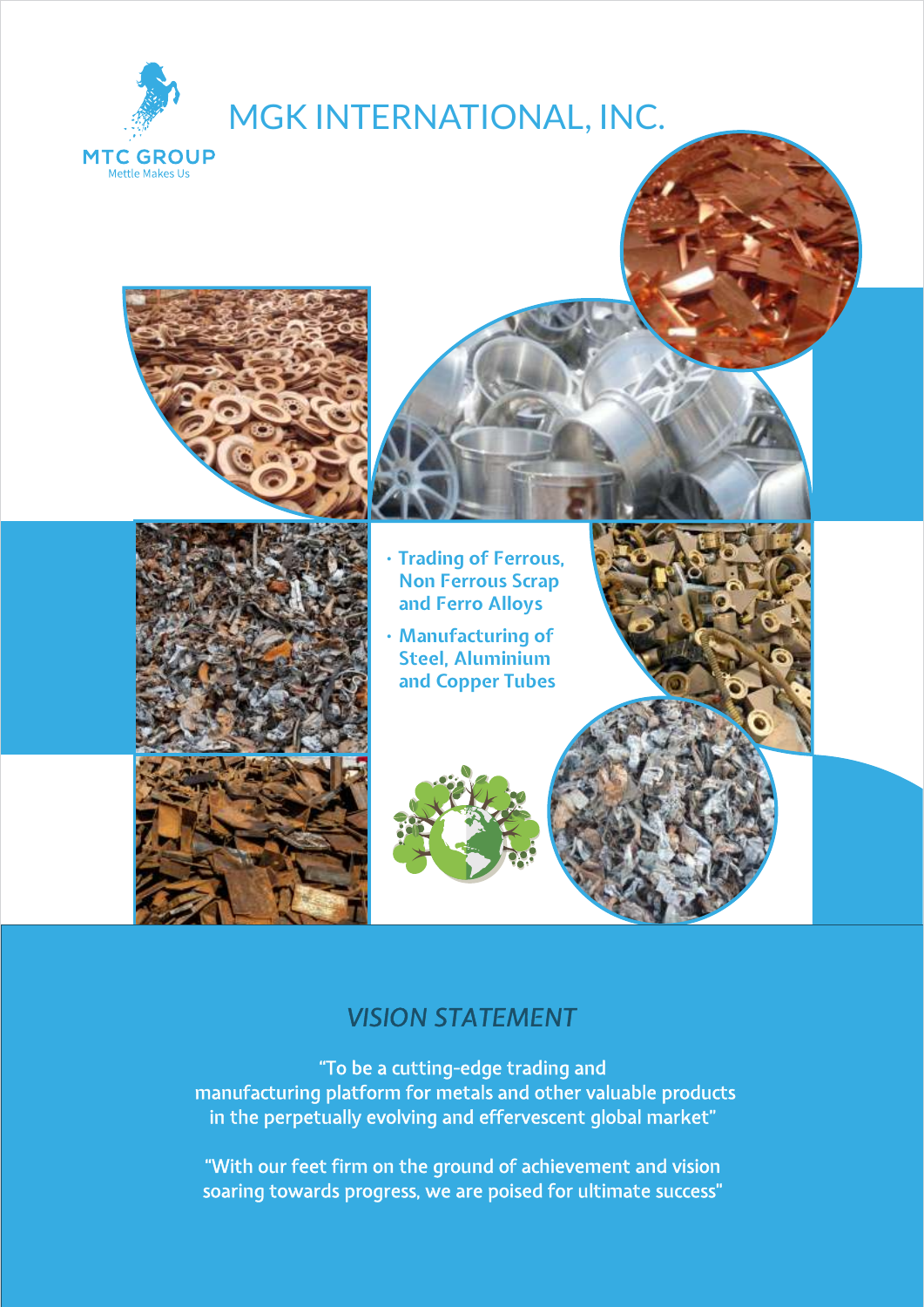







*MTC Group* is a 5-decade old group based in Mumbai-India, with domestic and international business operations in Scrap Metals (Ferrous & Non-Ferrous), Ferro Alloys, Base Metals. Minor Metals, Pig Iron, Steel Flat & Long products and Automobiles. The Group is also involved in the manufacturing of Steel Billets, Structural Steel, TMT Bars, Aluminum Ingots and Copper Tubes. MTC Group operates 16 Scrap Processing facilities across 9 locations in India and has an international presence in the USA, UK, UAE and Singapore. The group handles over 2 million Metric Tons of Scrap Metals annually.



### *STEEL MANUFACTURING*

Our Steel Manufacturing Plants are located in Chennai and Bangalore (Hospet). We manufacture Billets, TMT Bars and Structural Steel

### *ALUMINIUM MANUFACTURING*

Our Secondary Aluminium Alloys Plant is located in Pune. We manufacture Aluminium Alloys Ingots in ADC, ALS, LM, AA, AC grades.

### *COPPER MANUFACTURING*

Our Group has recently forayed into manufacturing of Copper Tubes and Copper Alloys. Our Copper Plant is located in Umbergaon Gujarat. We produce all grades of Copper Alloy and Brass Alloy Tubes.

### *STAINLESS STEEL ZURIK AND HEAVIES SEGREGATION PLANT*

We have Zurik and Heavies Segregation facilities at 2 locations in India. These facilities are equipped with automated and state of the art sorting systems including elaborate Conveyor Belt Systems and Water Tables enabling us to handle almost any grade of Zurik and Heavies.



*MGK International, Inc.* is a 100% Wholly Owned Subsidiary of MTC Group located in New Jersey, USA. MGK International was established in July 2007 and in a short span of time the company has made rapid strides in exporting Ferrous and Non-Ferrous Scrap from North and South America. We are currently exporting about 40,000 MT of Ferrous Scrap and 5,000 MT of Non-Ferrous Scrap from the USA, Canada, South and Central America, Australia and New Zealand. We are exporting mainly to the Indian Subcontinent, Southeast Asia and Far East Asia markets. We are actively buying loaded containers from yards, processors, shredders and brokers on a FAS/FOB/CNF basis.







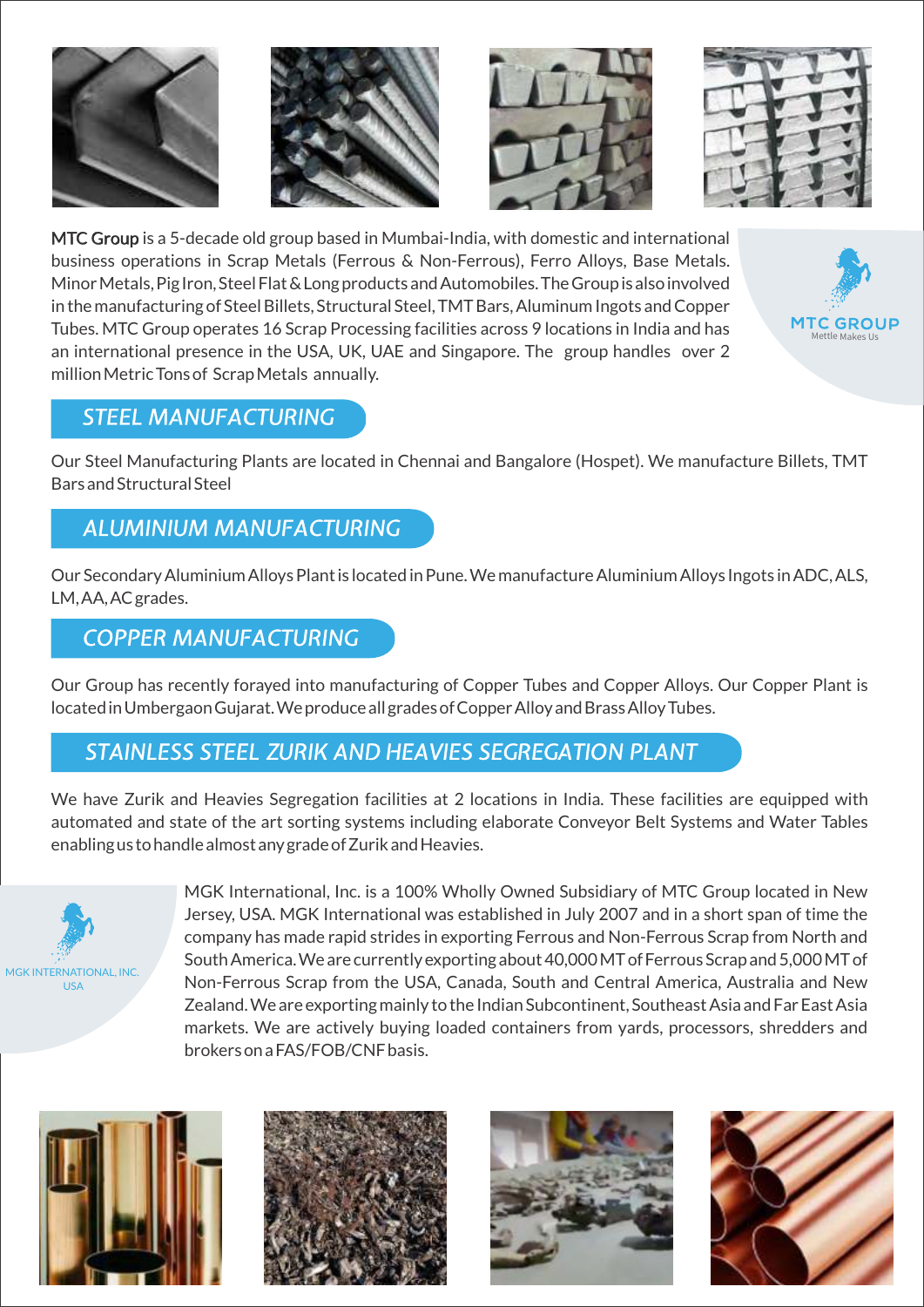

### *FERROUS SCRAP*

MGK International is one the major exporters of Ferrous Scrap from the entire North, South and Central America. We handle the following Grades of Ferrous Scrap:-

- Shredded Steel Scrap 211 Turnings and Boring Tin Can Bundles Bushelling
- Cast Iron, Rotors and Drums Manganese Steel Scrap HMS PNS

#### *NON FERROUS SCRAP*

MGK International handles a wide range of Non Ferrous Scrap. We are exporting following grades:-

### *ALUMINIUM*

- 
- Old Sheet Scrap Al Tense / Auto Cast Al Extrusion 95/5 & 10/10
	- Shredded Zorba/Twitch Al High Grade & Mixed Turnings Al Wheels

# *STAINLESS STEEL AND ALLOY STEEL*

- Stainless Steel Solids / Turnings Stainless Steel Plate Cutting / Reusable
- Shredded Stainless Steel / Zurik High Temp / Tool Steel / High Speed Steel
- Low Nickel Steel  **17/4 & 15/5 PH Grades**

### *COPPER & BRASS*

- Insulated Copper Wire (Low / High Grade) Aluminium Copper Radiators
- 
- Brass Scrap Label

### *LOW COPPER SCRAP*

- 
- Alternators/Starters/AC Compressors Sealed Units Gas Meters
- -
- 
- Copper Chops No.1 and No. 2 Brass Scrap Honey Clean / Irony
- Motors Shredded Motors Analogue / Digital Meters
	-

# *ZINC & LEAD*

- Zinc Die Cast Scrap (New / Old) Zinc Kriksite Zinc Anodes Range Lead
- 
- 
- 
- 
- Soft Lead Scrap Lead keels Wheel Weights

# **FERRO ALLOYS, BASE METALS & MINOR METALS**

Ferro Alloys being a major requirement for the final output/product in steel, Group started its Ferro Alloys division in 2002. Within a short span of time, it became a major reliable supplier in market. The Group deals in Ferro Alloys (Bulk and Noble Alloys), Minor Metals, Base Metals and other raw materials required in the Steel, Foundry, Plating, and Chemical industries, which are sourced from reputed manufacturers around the world.













- 
- 
- 
- 
-